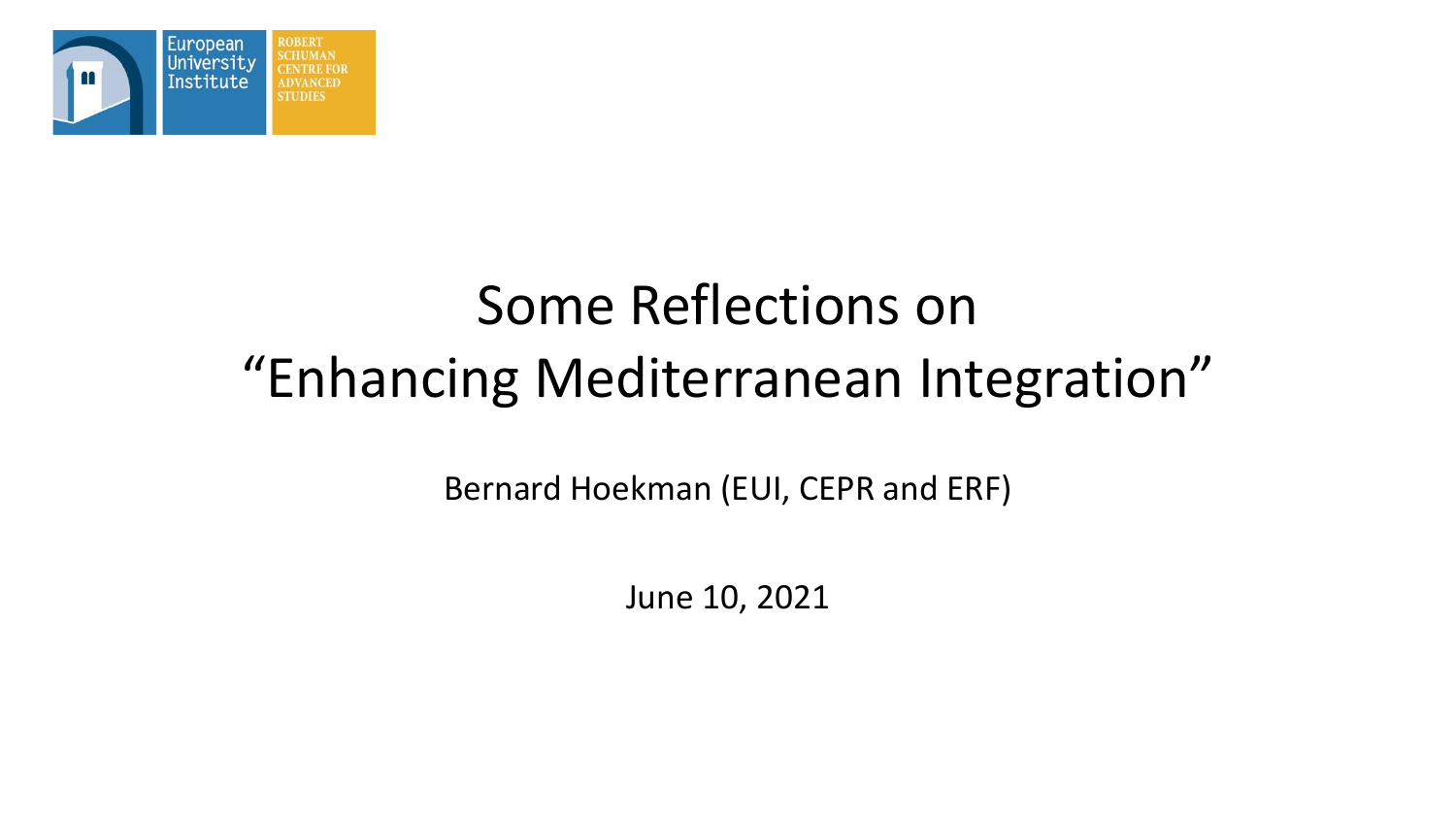### GVC participation trends, 1990-2015: mostly non-regional; mostly forward integration (upstream resource-based inputs)



Source: De Melo and Twum (JAT, 2021)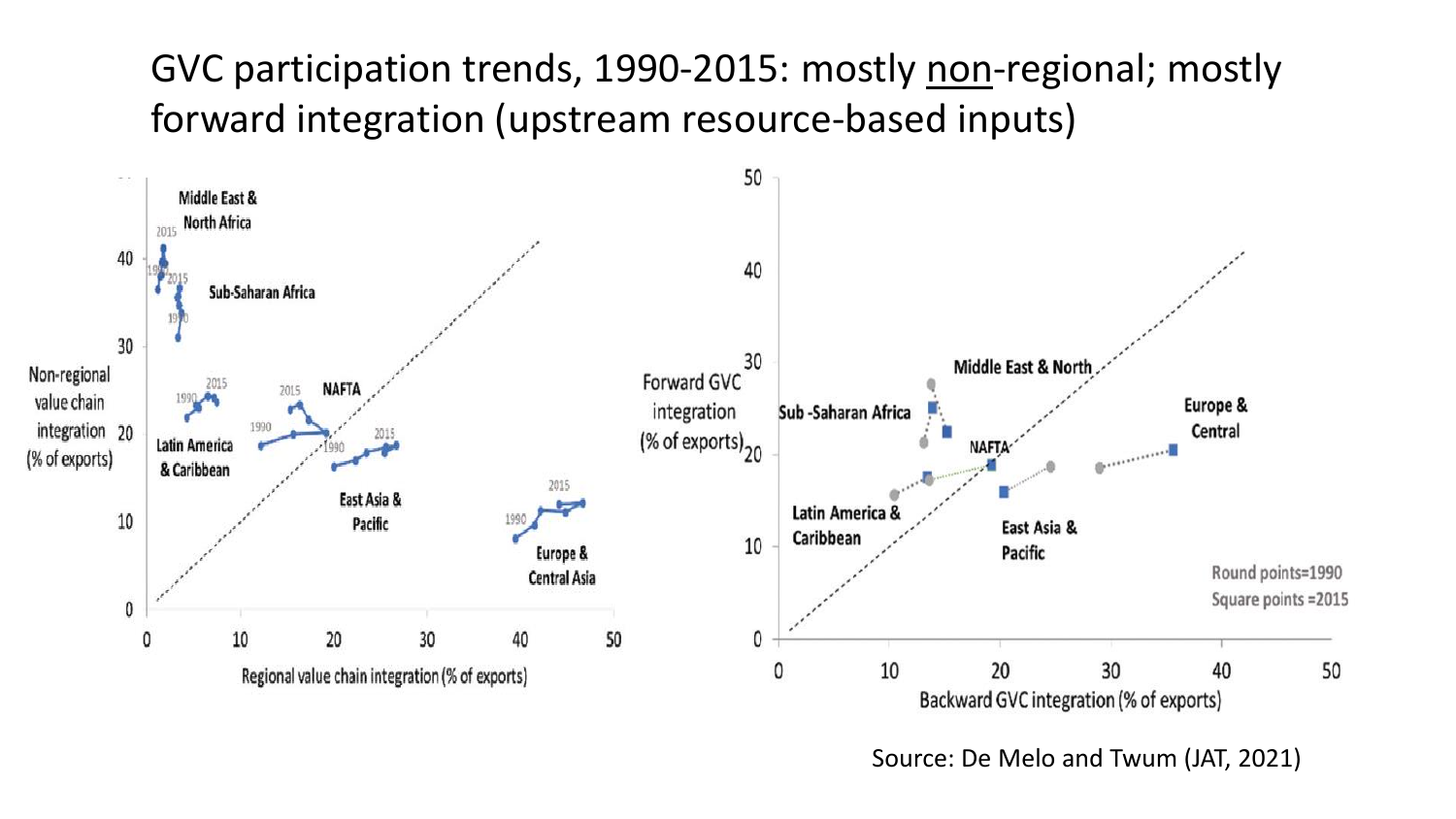#### Foreign value added in gross exports – processing trade (%)



Progress – and in potential for growth given near/re-shoring incentives

But will require action…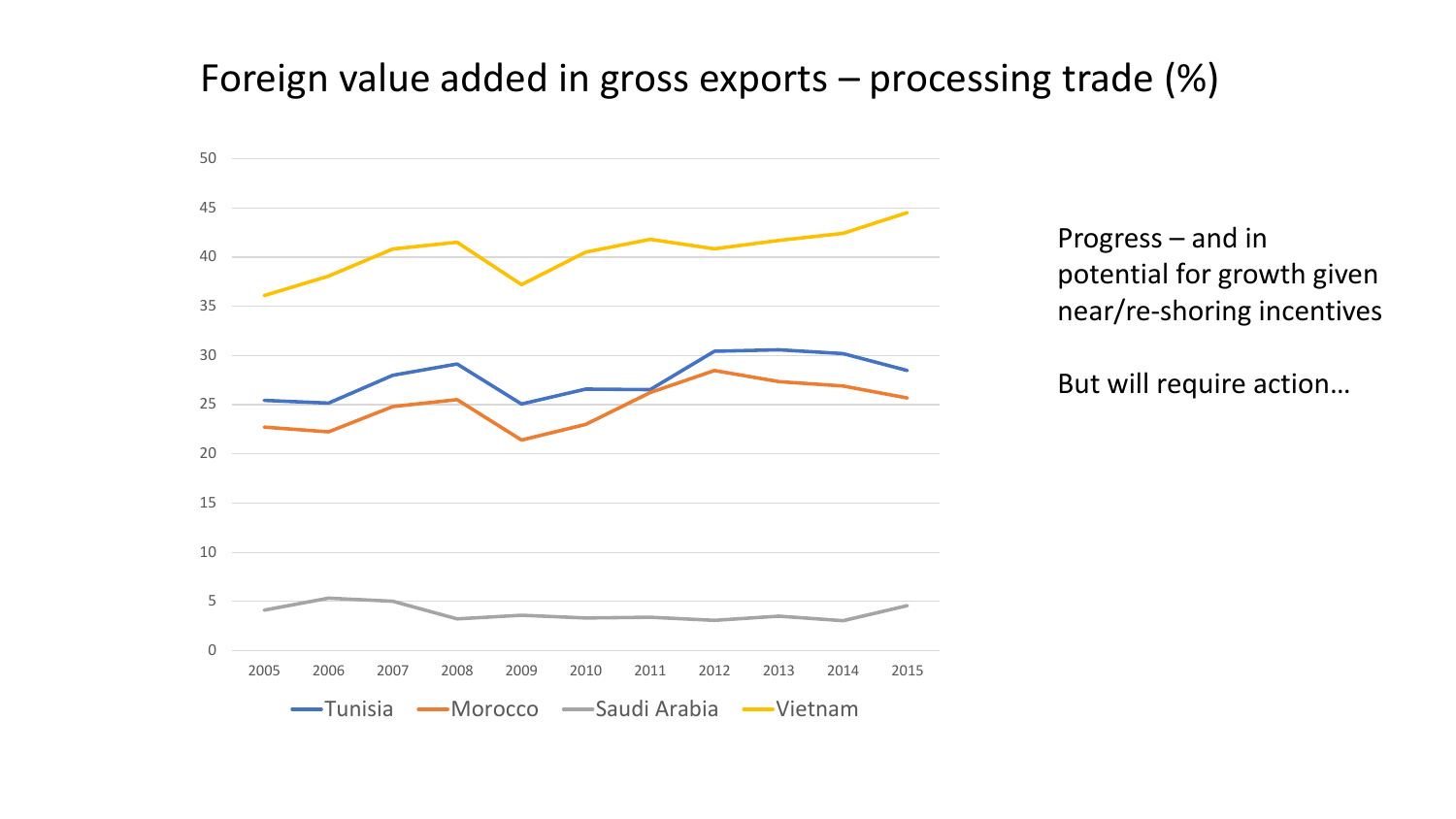#### Composition of services exports, 2019

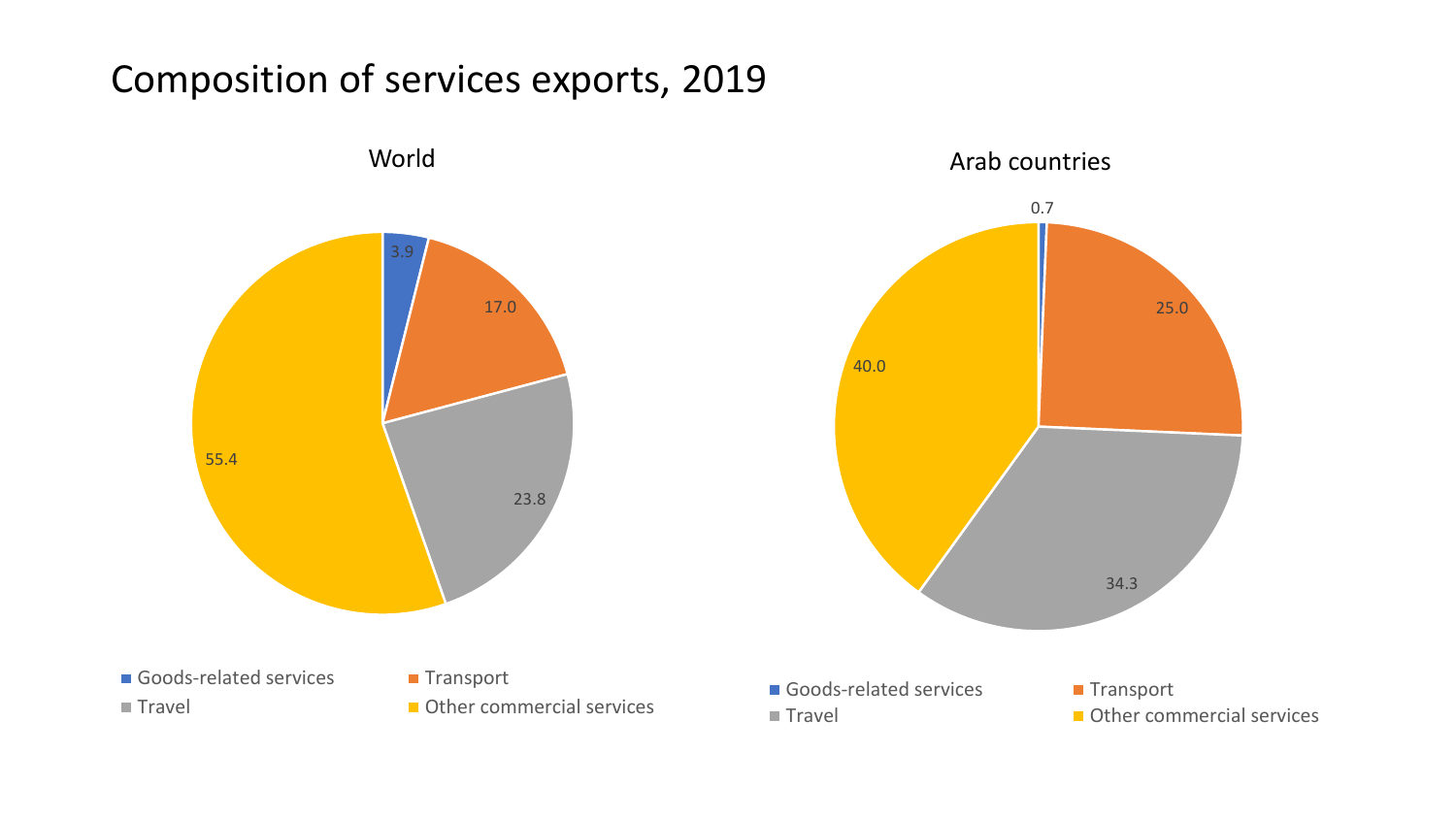#### Services exports: positive factor for many countries – but not all

5-year average annual growth rate (%), 2013-18 or 2014-19)



■ Total goods & Services exports ■ Total services exports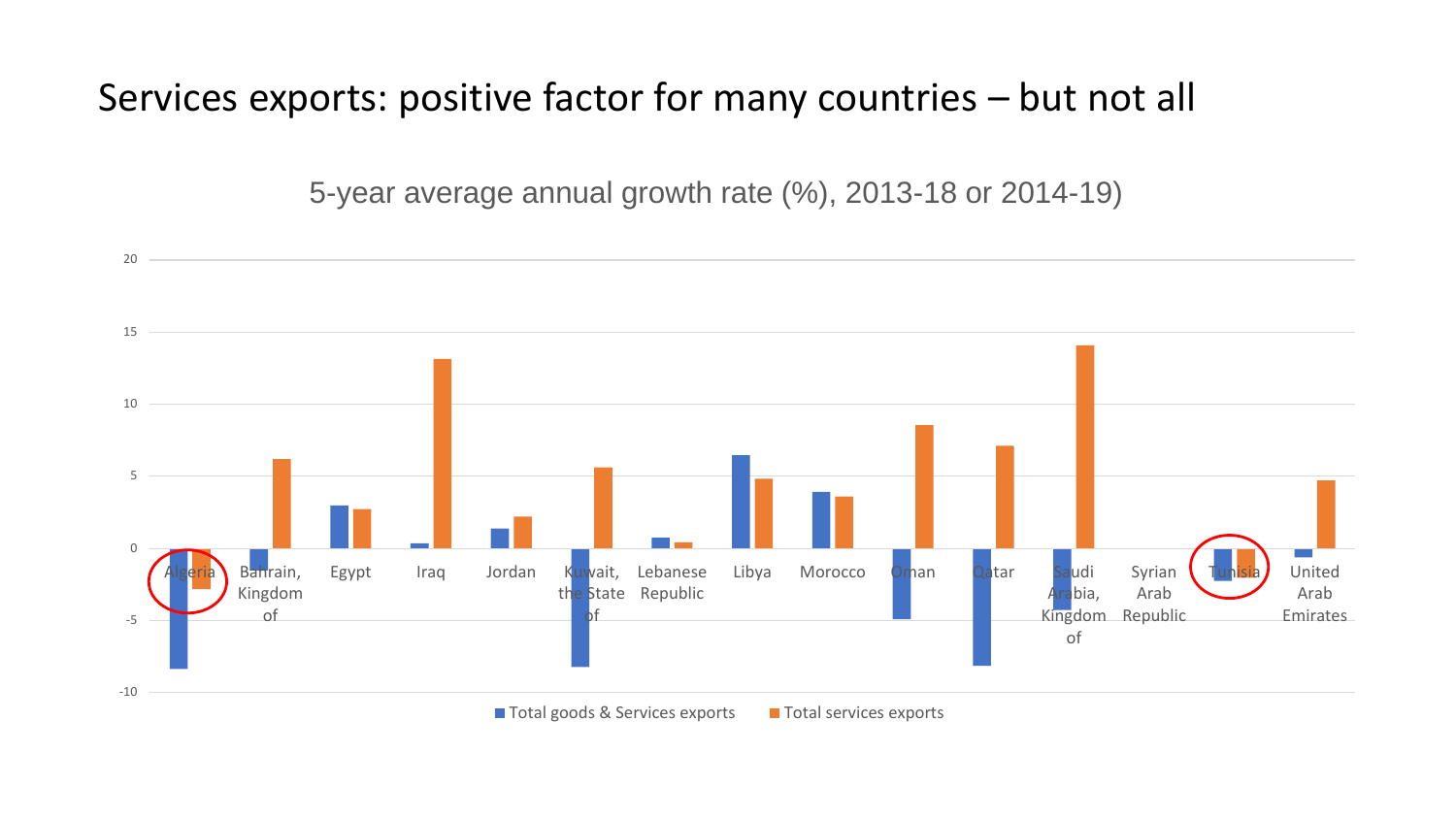#### Several Med countries have experienced *negative* growth in exports of 'other commercial services'

-10 -5 0 5 10 15 20 25 zeria Bahrain, Kingdom of Egypt Iraq Jordan Kuwait, the Lebanese State of Republic Libya Morocco Oman Qatar Saudi Arabia, Kingdom of Syrian Arab Republic United Arab Emirates

Commercial services exports, 5 year growth rate (latest available years)

 $\blacksquare$  Commercial services  $\blacksquare$  Other commercial services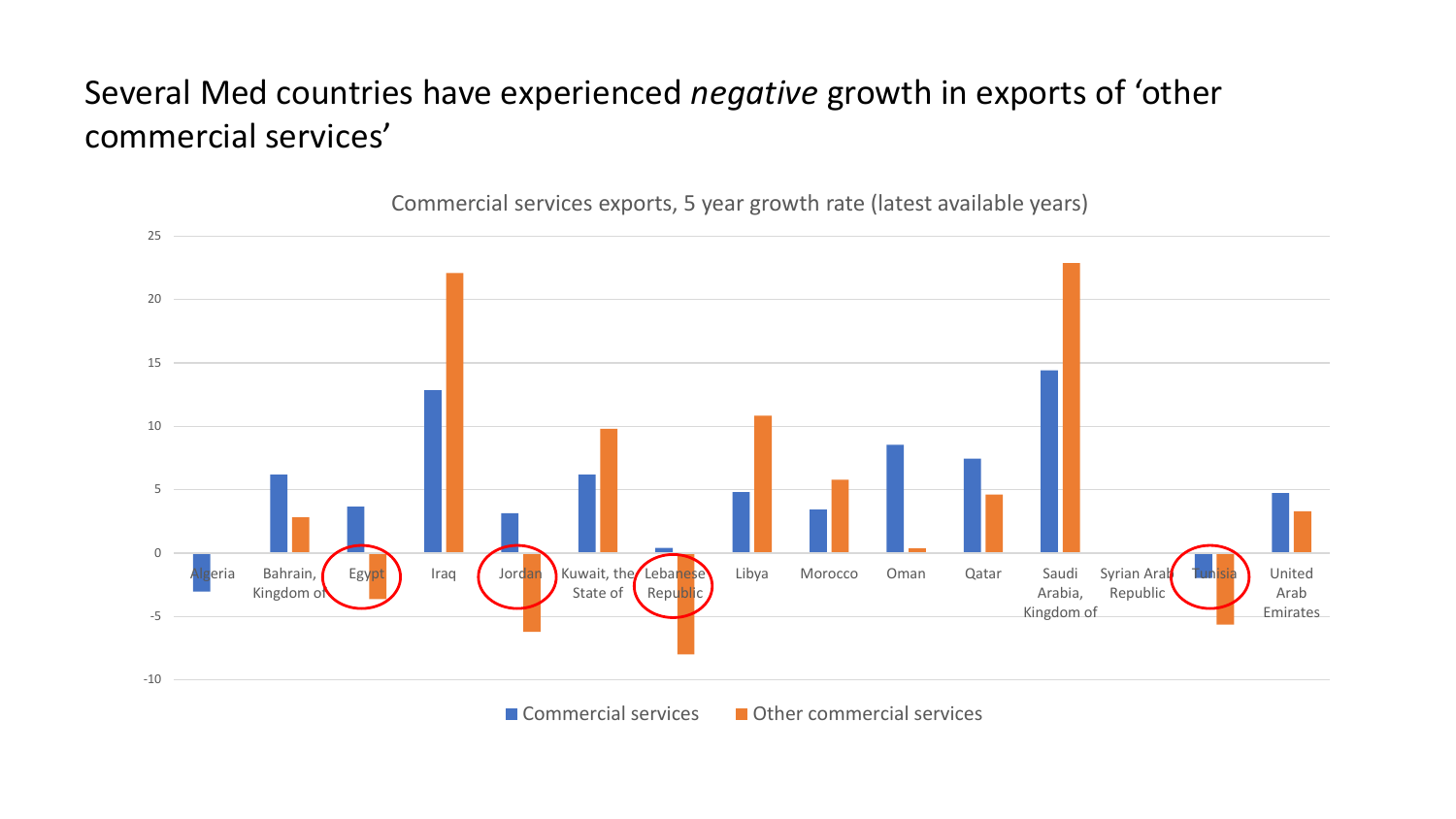#### E-government and related digital infrastructure indicators, 2020 (UN)

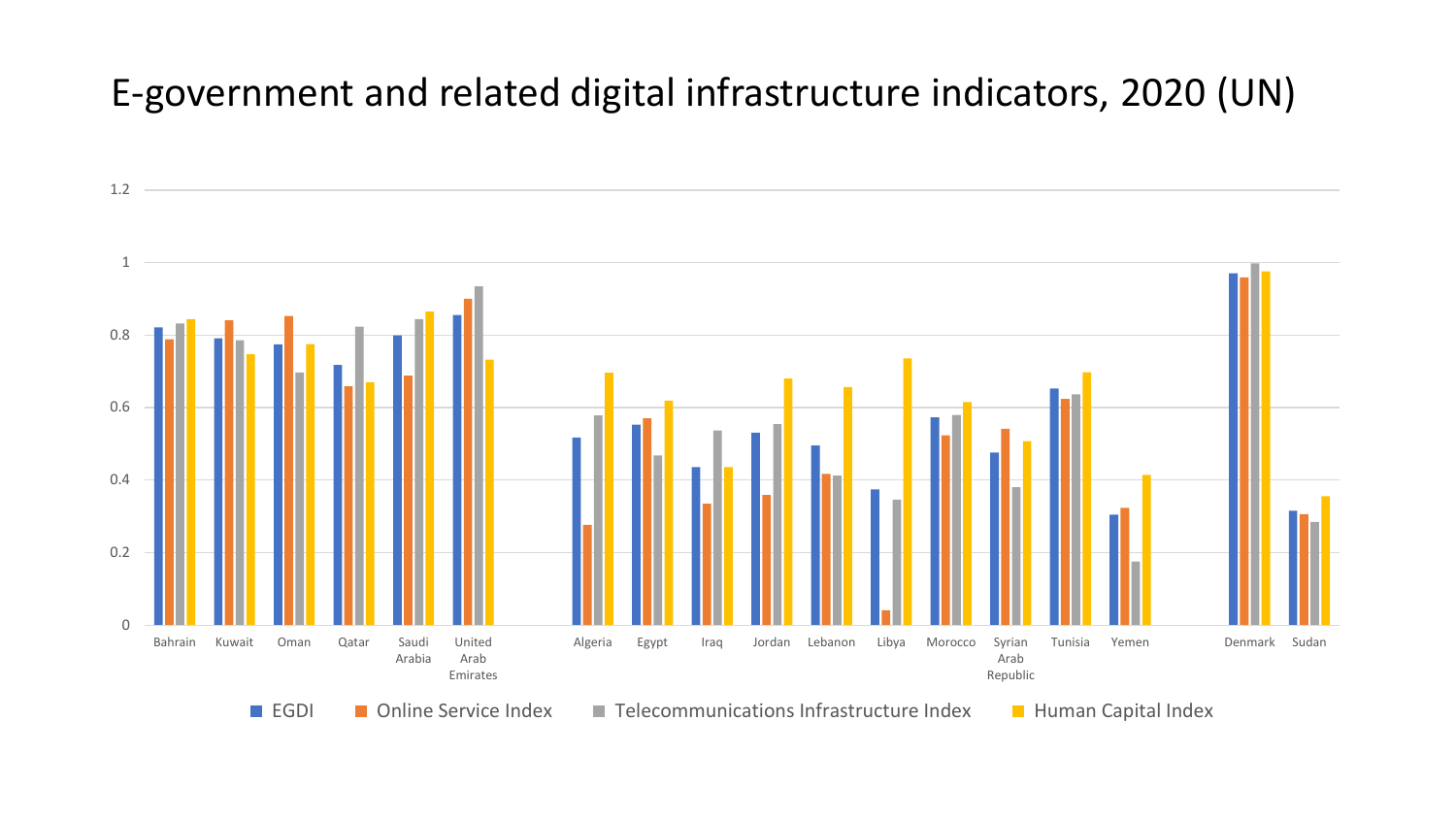#### Network readiness indicators (lower is better)

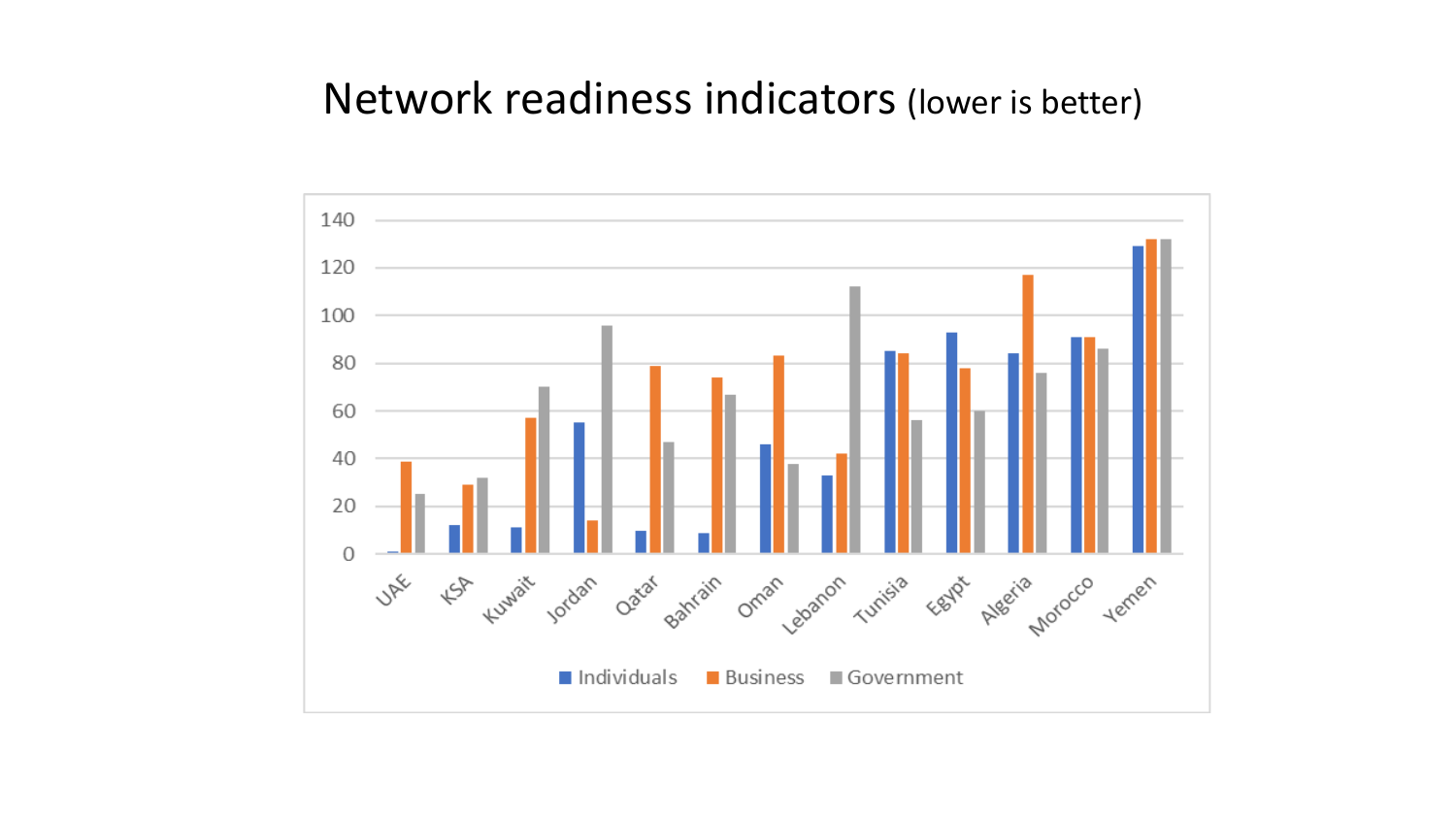#### Services trade restrictiveness, AVEs, 2016

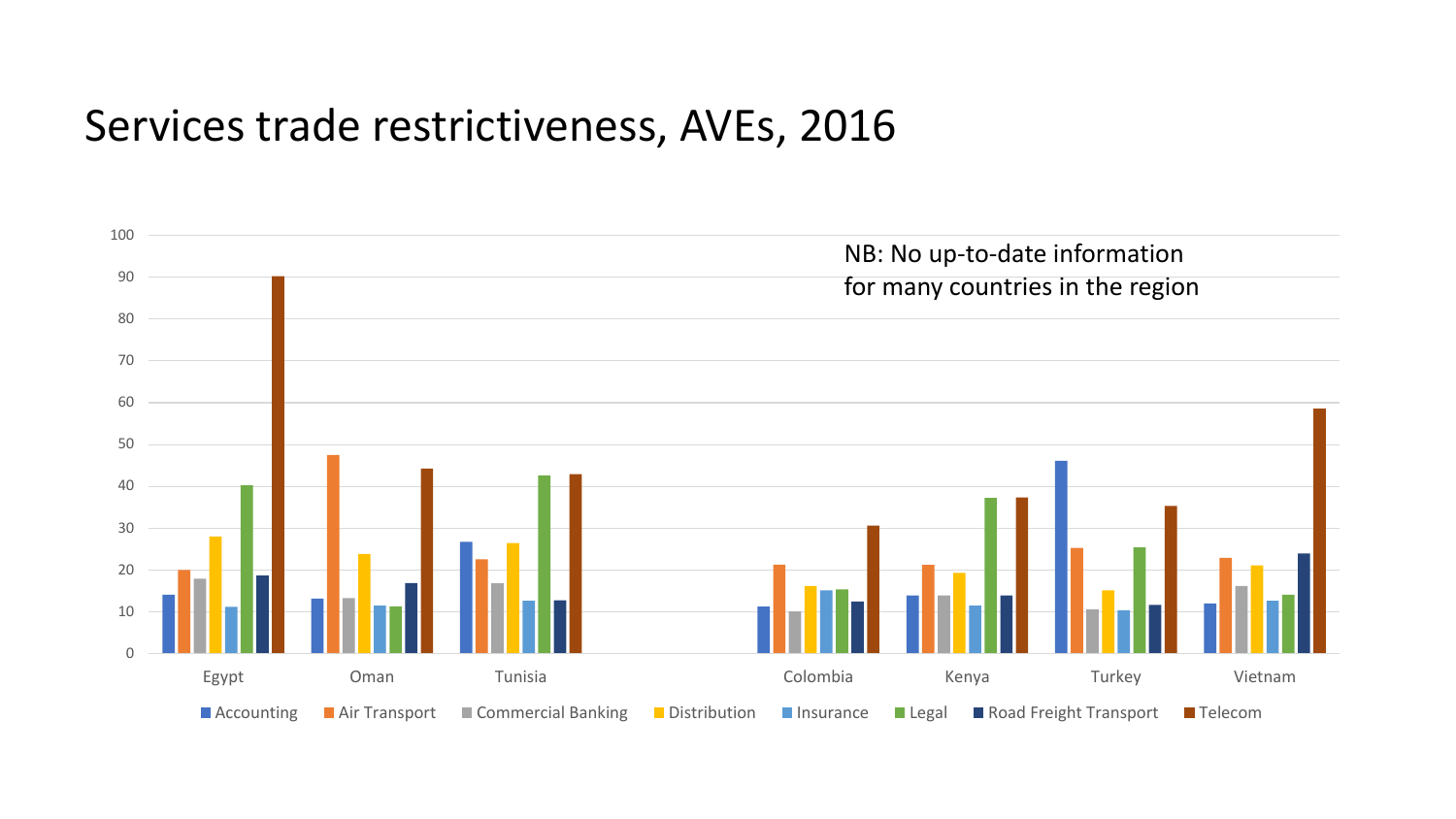Cross border data transfer policies: heterogeneity (open—green; regulated– blue; controlled—red)



Source: Ferracane and van der Marel (2020).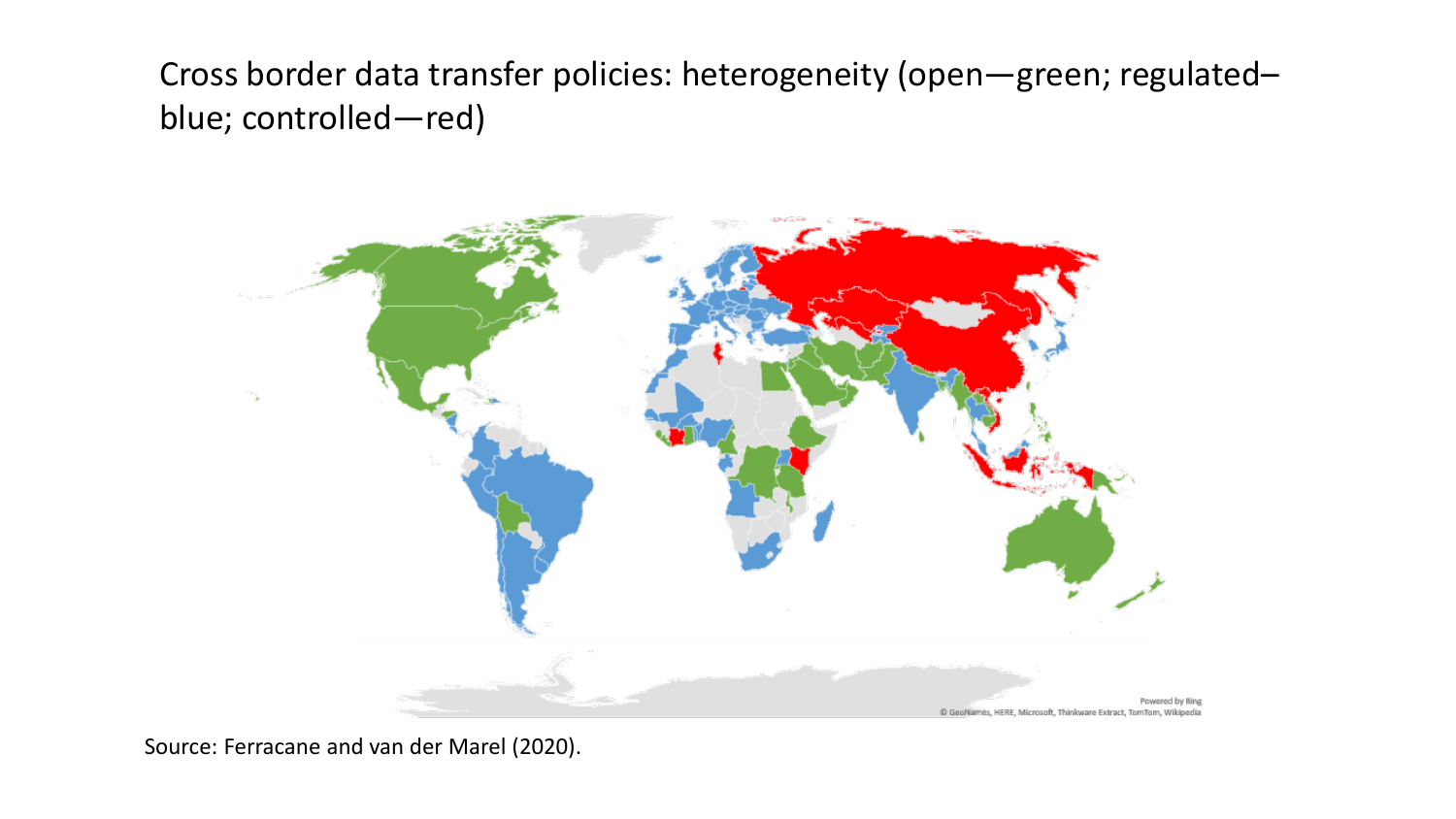# Use of  $-$  and approaches towards  $-$  trade agreements

- Focus on trade in goods shallow and 'traditional'
- Little coverage of trade in services
- Resistance/opposition to deepening PTAs with the EU
- Rest of the world doing so in Americas and in Asia
	- CPTPP, Pacific Alliance, etc.
	- Digital trade/digital economy agreements
	- 'Data adequacy' (equivalence) agreements (EU)
- Southern Med nations are not participating in ongoing plurilateral talks in WTO on ecommerce, services domestic regulation, investment facilitation and micro/SMEs
	- All are highly relevant to the policy agenda
- Absence raises reputational (signaling) risks and suggests a lack of interest in engaging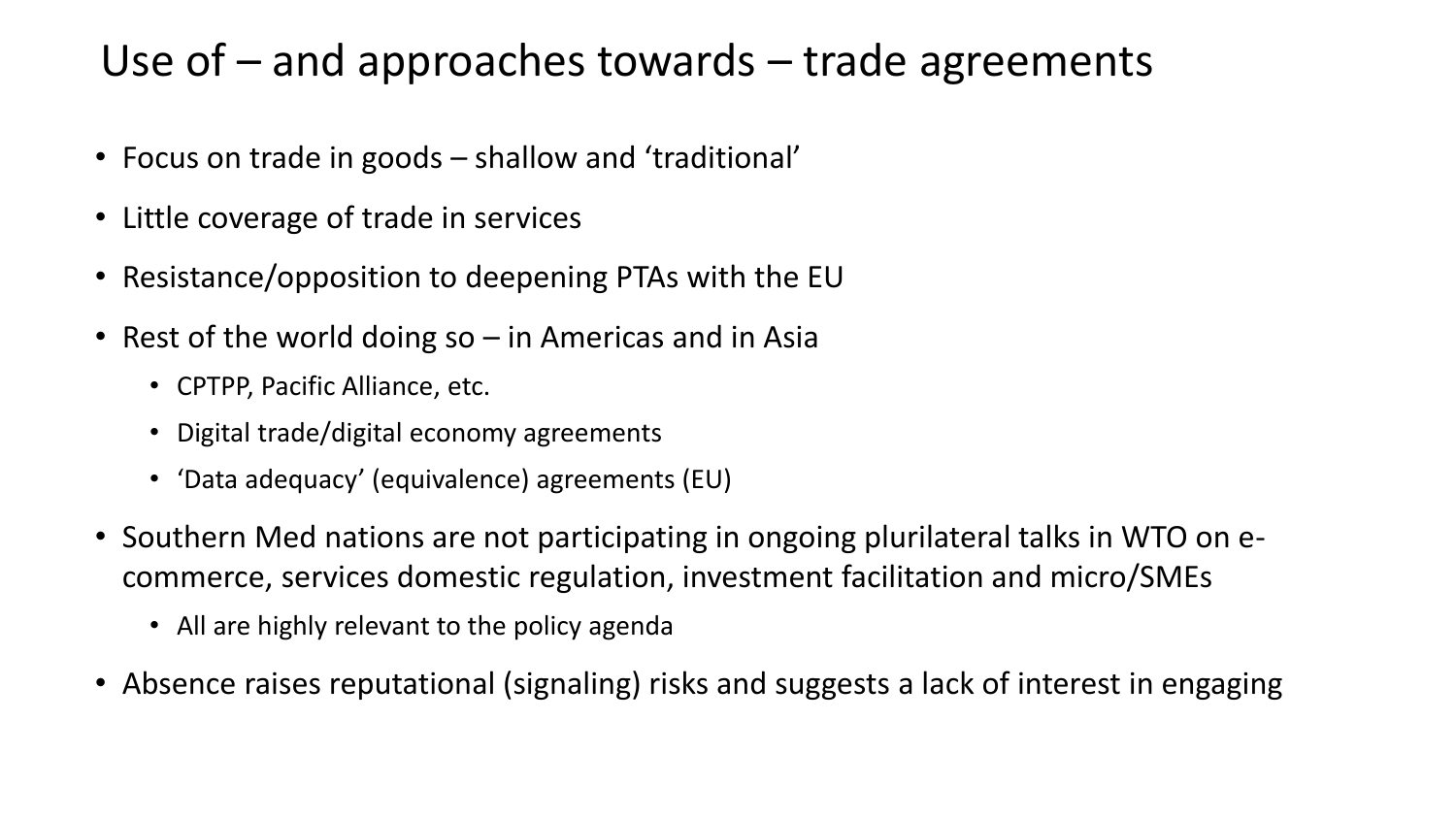

- Value chain partnerships (Findlay/Hoekman, *J. International Business Policy* 2021)
- Help to identify policy-created frictions and gaps where policies can/should be targeted – along the value chain
	- At home different levels of government
	- And abroad
	- Involve all stakeholders
- ― Cooperate in generating up-to-date information on relevant value chains, capacity, weak links and (potential) policy bottlenecks/frictions impeding supply responses/efficiency
- ― Coordinating on preparing for emergencies (e.g., stocks; joint purchasing arrangements)
- ― Mutual recognition/equivalence regimes for key products to facilitate trade